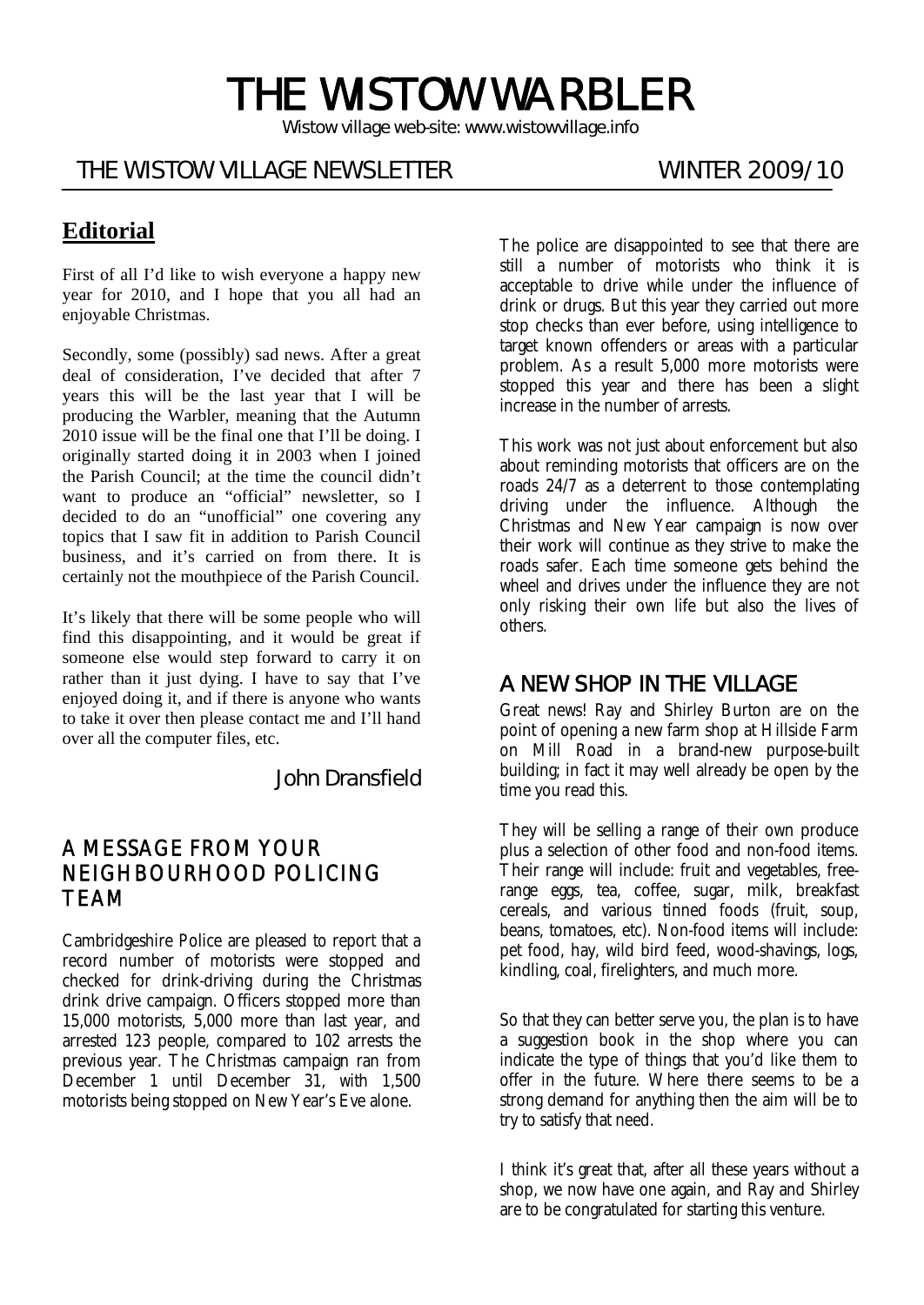#### **WISTOW BRIDGE**

So, the work on the bridge is completed (or almost completed – hopefully the road signs will be put up shortly) and I have some personal views on the end result. On the plus side, the end result is less detrimental to the approach to the village than I had feared, and the rumble strips and the need to give way when coming down from the Toll will slow traffic entering Bridge Street. The extended footpath is also a good thing. Also, it is nice to have the new signs and road markings as you come into the village from the Kings Ripton direction; this is something that the Parish Council has been requesting for a long time so it's nice to get it done for free.

There are some outstanding things, however. Just over the bridge, on the Toll side, water now collects and forms a small lake which is not too good particularly with this freezing weather; the County Council have been informed and have said that they will sort this out. Also, when putting up the new sign at the Mill Road end, why wasn't the flower basket replaced on the poles? It also seems to me that it was completely unnecessary to clear back the trees on the left as you come down from the Toll. The only relevant sight line is from the new give way marking; the previous trees didn't impact on this at all.

As a follow-up, our 'Bridge man' from Cambs CC is planning to come out shortly to inspect the whole project, including the green, and to review a couple of issues raised by the PC at the last meeting.

#### **FRESH LOCAL PORK**

Richard and Patsy Coles at Porch House in Manor Street are due to have fresh pork available later this spring, to be ready in early April. This year the pigs are Hampshires, a nice old rare breed, and they will be available in half-pig portions. A lot of the pigs are already spoken for but if you hurry then you may be lucky. Contact Richard or Patsy on 823542.

#### **LOCAL MOTOR SERVICES**

If you are looking for a reliable and friendly service while getting value for money then contact Gary Burton for all your car servicing, MOT and repair needs. Gary promises competitive prices, a reliable service, no hidden charges, friendly staff, and value for money. This is a family run business with over 15 years experience in the motor trade. You'll find Gary at Orchard View Garage, Hillside Farm, Mill Road, and you can contact him on 07595 507441 or by email at o.v.g@btinternet.com.

#### **SOME UPDATES FROM THE PARISH COUNCIL**

The poor road surface on the Raveley Bends has been discussed with Cambridgeshire County Council Highways department. Highways acknowledge that the ride quality is not satisfactory and are in touch with the contractors. The dressing to finish the road is due to be applied April/May time and a further inspection will be carried out in February to establish whether any further work is required prior to dressing. The Parish Council have requested that warning signs be placed at the junction to advise people of the uneven road.

A number of Allotments are coming available later this year. Six quarter-acre plots will be available for rent with effect from 11th October 2010. If anyone is interested or would like further information then please get in touch with Patsy.

The Parish Council has been approached by BT to ask if they would like to adopt the telephone kiosk for £1. It is no longer viable for BT to retain a telephone in the village due to the very low level of calls (only 35 calls were made from the box in the last 12 months) so it can be adopted for the cost of maintenance and insurance and could then be used as a notice board or such like; all the telephone equipment will be removed. The Parish Council are working towards adopting it but have to take on the electricity supply which, at the moment, is causing a bit of a delay. If anyone has any ideas about what the kiosk could be used for then please get in touch with the Clerk, Patsy Coles, on 823542 or parishclerk@wistowvillage.info.

Huntingdonshire District Council has kindly supplied the Parish Council with 2,000 dog poo bags, free of charge, and these will be given to any dog owners who want them. If you want some then please contact Patsy and they will either be delivered or left out for you to collect.